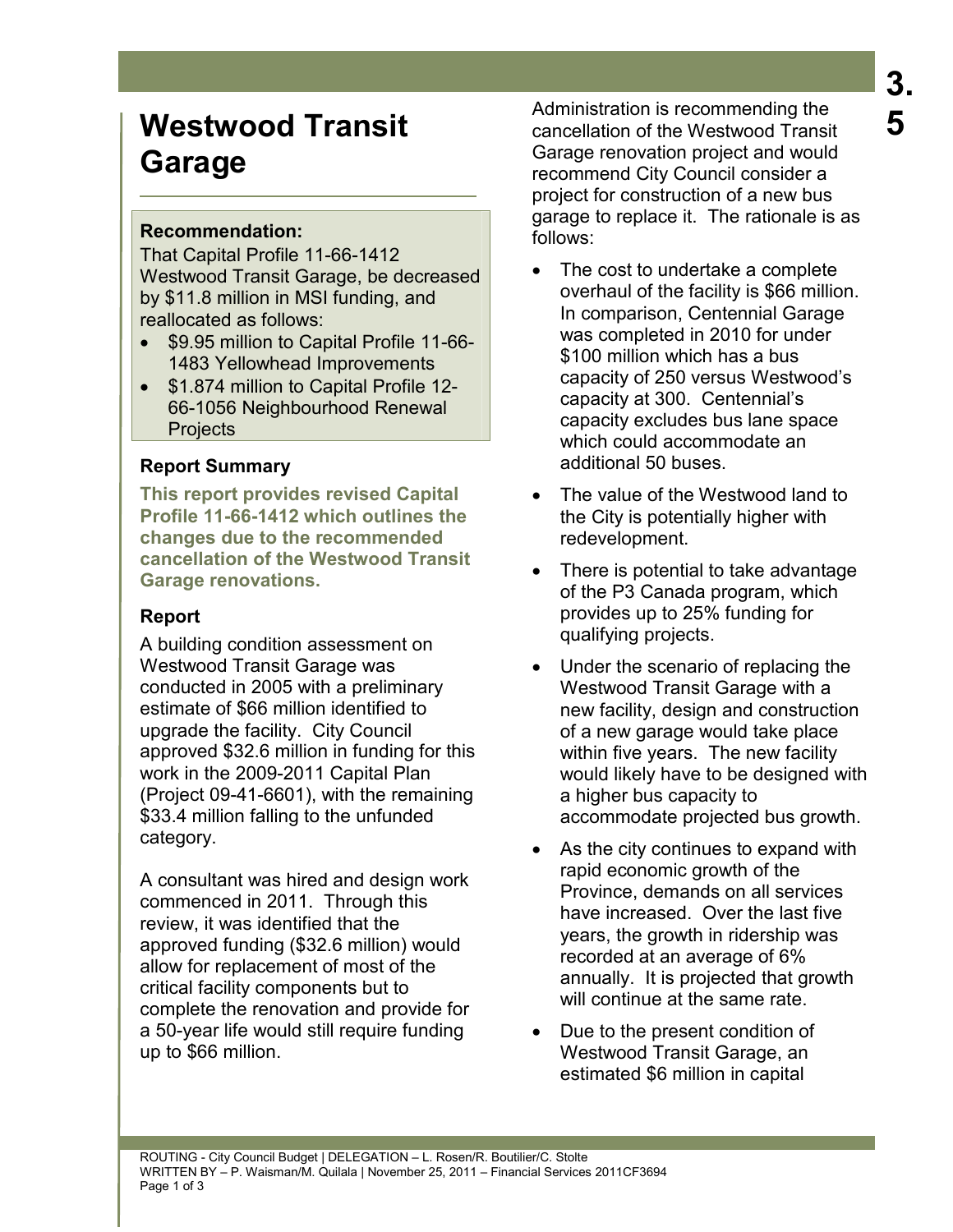### **Westwood Transit Garage**

funding would still be required for rehabilitation to maintain the safety and functionality of the facility over the next five years.

Operating and capital savings would be realized should construction of a replacement facility be completed earlier.

Administration has determined the need for an additional garage within five years. If this is approved, it is anticipated that there will be adequate garage space through 2016 (current garage capacity provides sufficient space to accommodate up to 70 growth buses).

Three storage tents located on the Ferrier Garage site are presently being utilized for bus storage. The additional storage capacity provided with these tents can also be used until the new garage is constructed.

## **Corporate Outcomes**

- The Way We move Shift Edmonton's Transportation Modes
- The Way We Live Improve Edmonton's Liveability

#### **Budget/Financial Implications**

The Municipal Sustainability Initiative funding requirement for Capital Profile 11-66-1412 is recommended to be decreased by \$11.8 million, leaving \$20.8 million. \$6 million can be used to fund the rehabilitation. The remaining \$14.8 million of available funding would be available for land acquisition and design of the new garage. Costs relating to decommissioning the garage will also need to be assessed such as reclamation and building take down costs.

Administration recommends that \$9.95 million of the \$11.8 million reduction be allocated to project 12-66-1483 Yellowhead Improvements to allow for the purchase of property that Yellowhead Trail occupies currently under lease from CN. This is described in report 2011CF3767 on Yellowhead Trail Stage 1 Improvements.

Administration further recommends that \$1.874 million of the \$11.8 million reduction be allocated to project 12-66- 1056, Neighbourhood Renewal Projects. When combined with the \$28.1 million in reallocation recommended in the Walterdale Bridge Finance Strategies report (2011CF5737), it would provide the \$30 million required to return the level of funding in the Neighbourhood Renewal Projects to previous levels.

The Professional Services Agreement with the Consultant for the renovation project provides the City the ability to terminate the agreement should the City abandon the project. The City would pay for all services provided to the date of termination. The recommended budget has sufficient funding to accommodate the termination costs.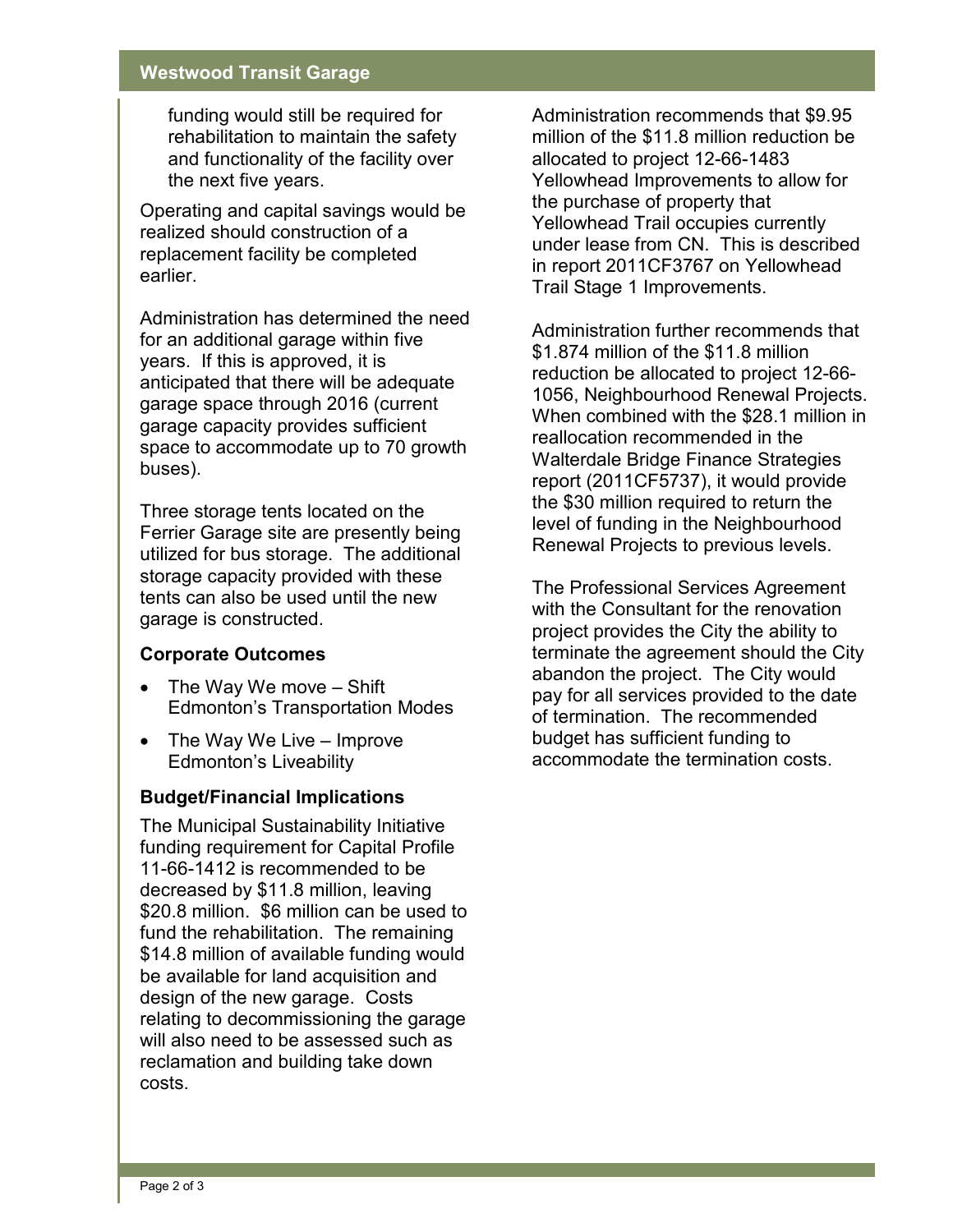#### **Justification of Recommendation**

Due to the significant cost to rehabilitate the Westwood Transit Garage, Administration is recommending that a new facility be built. Funding for land acquisition and design should be maintained in the 2012-2014 budget but would allow for \$11.8 million to be reallocated.

- The reallocation of \$9.95 million in funding from the Westwood Transit Garage to the Yellowhead Improvements project would allow for the purchase of property that Yellowhead Trail occupies currently under lease from CN that is required within the term of the 2012-2014 capital plan.
- The reallocation of \$1.874 million in Municipal Sustainability Initiative funding from the Westwood Transit Garage to the Neighbourhood Renewal Projects when combined with the \$28.1 million in reallocation recommended in the Walterdale Bridge Finance Strategies report, would provide the \$30 million required to return the level of funding in the Neighbourhood Renewal Projects to previous levels.

#### **Attachments**

1. Capital Profile 11-66-1412

#### **Others Reviewing this Report**

• D. H. Edey, General Manager, Corporate Services